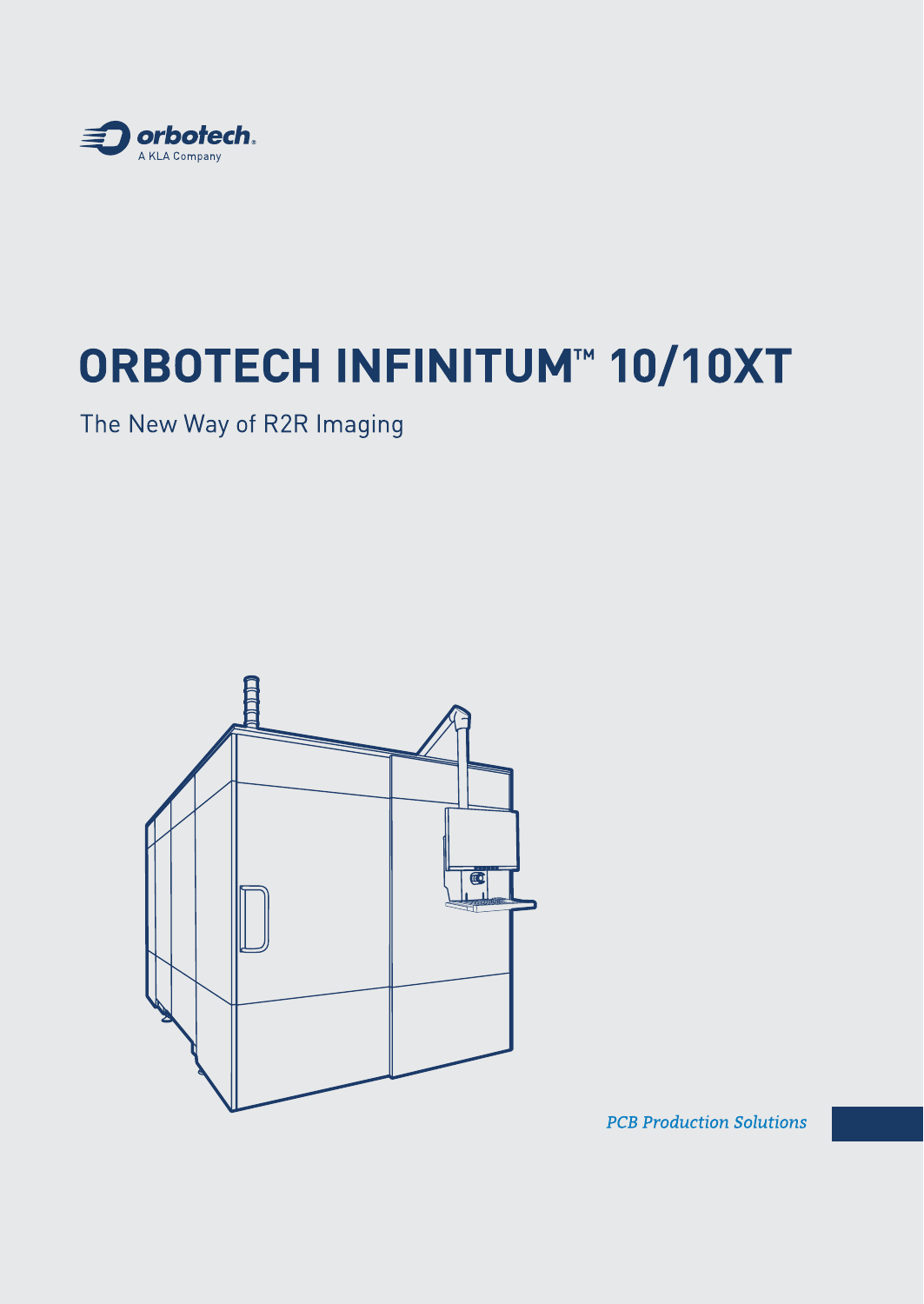## **ORBOTECH INFINITUM™ 10/10XT**

The New Way of R2R Imaging

*Orbotech Infinitum™ 10/10XT is a groundbreaking roll-to-roll direct imaging solution for mass production of flex PCBs.* 

*Driven by Orbotech's breakthrough DDI Technology™ (Drum Direct Imaging), Orbotech Infinitum 10/10XT enables optimal material handling and high-speed imaging delivering extremely high yield and throughput.*

*This new solution leverages Orbotech's field proven Large Scan Optics (LSO) Technology™ and MultiWave Laser Technology™ to ensure superior line quality and high accuracy for even the most delicate flex materials.*

*Orbotech Infinitum 10/10XT is an all-in-one, compact and closed innovative solution, ensuring superior performance and optimal efficiency.*



#### **Benefits**

#### Optimal Material Handling, Superior Yield

- Innovative drum-based solution for best material placement
- Controlled low-tension material movement preventing distortions
- Integrated automated cleaning mechanism eliminating particles

#### Fast Throughput, High Capacity

- High-speed imaging enabled by continuous exposure on a rotating drum
- High imaging efficiency with on-the-fly target registration
- Maximized uptime with quick job and roll changeovers

#### Outstanding Imaging Quality

- Superb fine line structure and uniformity enabled by continuous exposure and high depth-of-focus (DoF)
- Compatible with a wide range of resists and processes enabled by simultaneous multiwave exposure
- Automatic material distortion compensation mechanism for high positioning accuracy

#### Compact and User-Friendly



- One-box, minimal footprint solution for extreme efficiency and cleanliness
- Highly intuitive, user-friendly GUI ensuring smooth operation
- Unique design enabling easy roll exchange